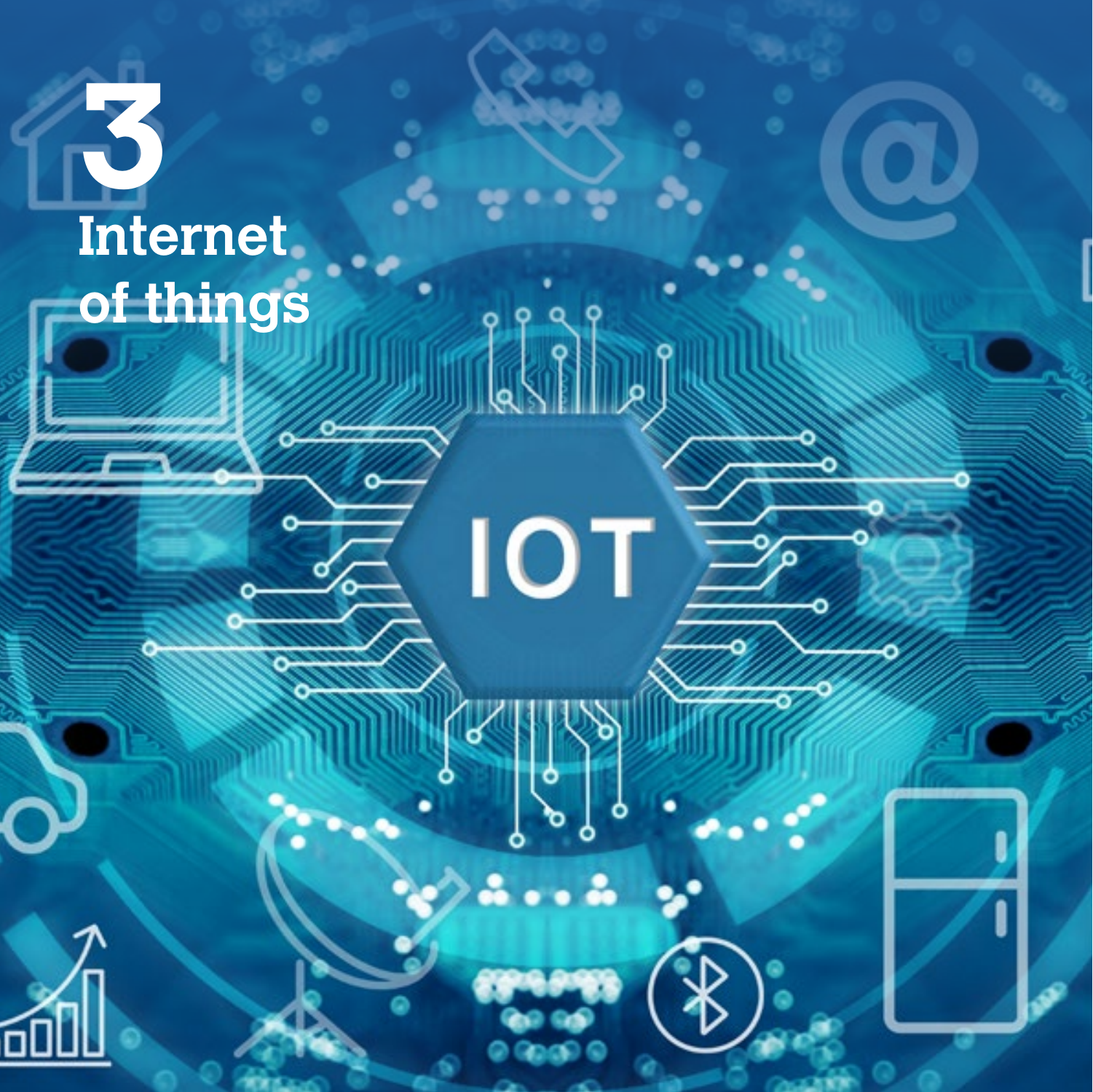**Members are experimenting with the use of IoT to fully automate bordercrossings and customs procedures in national ports. Other projects have introduced centralized X-ray image analysis across multiple scanning stations and the use of radio frequency identification (RFID) antennas or e-seals to ensure traceability of goods and means of transport.**

Thanks to IoT, members benefit from better risk management, greater efficiency of customs clearance processes and improved analytics. However, one of the greatest challenges is integrating information collected through IoT devices into customs operating systems and the lack of compatibility and interoperability of different IoT solutions.

The information collected through smart devices is, in the majority of cases, not shared with other stakeholders. However, those who share often have multiple data-sharing channels and primarily share their information with other government agencies or customs authorities and, in a few cases, with the private sector.

# **Stage of adoption**

Half of respondents indicated that they use IoT in customs business processes, and 9 per cent plan to deploy them (see Figure 8). However, as many as 40 per cent have no plans to use the technology. Of the 72 respondents which deploy IoT, the majority indicated deployment of X-ray or computed tomography (CT) scanning, and significant numbers use QR code and barcode readers, automated licence plate readers and cameras, and e-seals.



*Note:* Total respondents numbered 94. Figures in the bottom chart indicate the number of responses for each category (respondents could give more than one answer).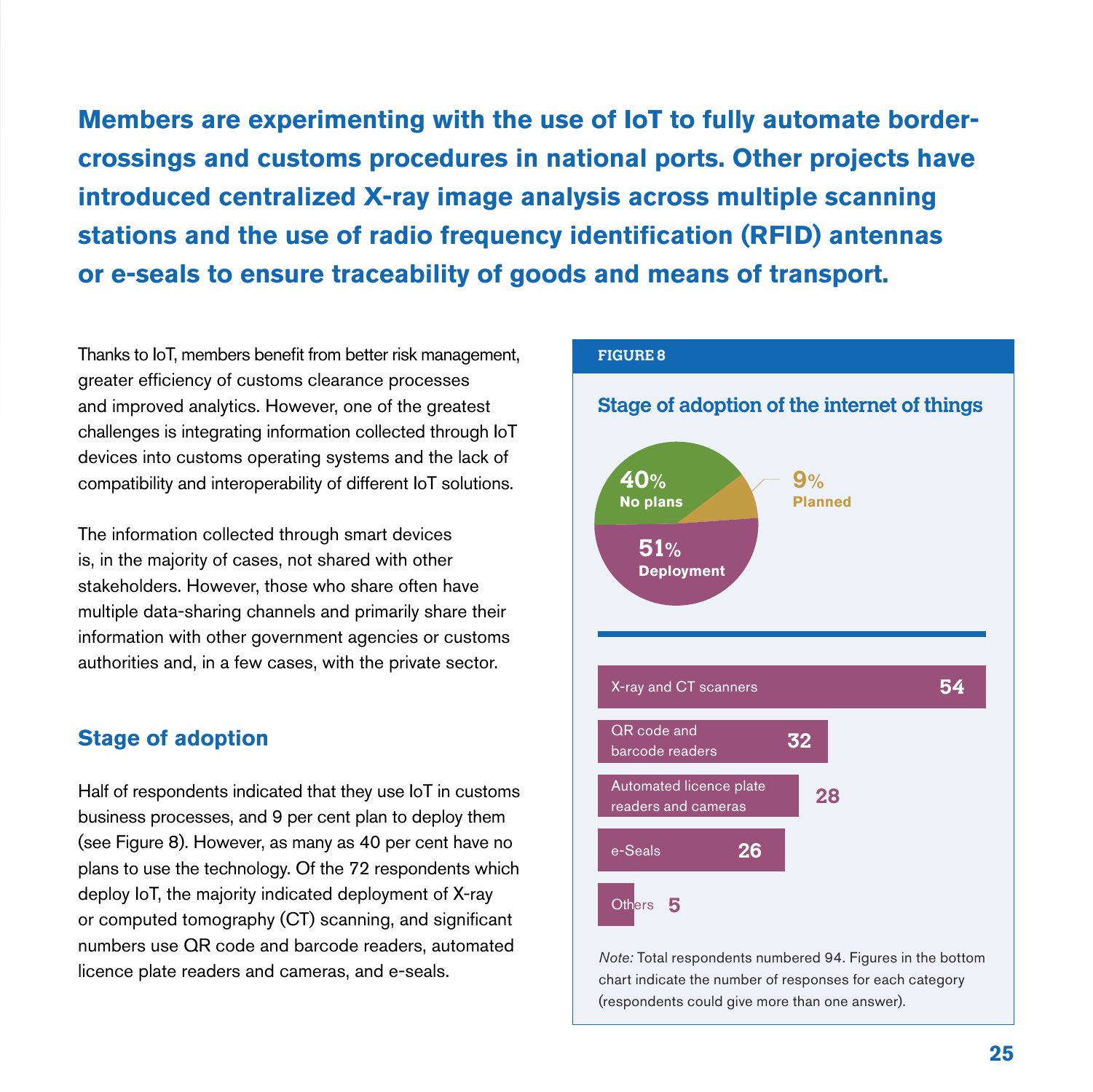With regard to sharing information collected through IoT devices, 108 responses were provided by 78 members, which means that some customs authorities use multiple channels (see Figure 9). For those who share information, the majority only share information with other government agencies and customs authorities. A large number of respondents (31) do not share information with any stakeholders.

A number of members provided examples of their datasharing solutions. One of them is Indonesia, which uses the National Logistic Ecosystem, which is a data-sharing



*Note:* Total respondents numbered 108. Figures indicate the number of responses for each category. platform for government agencies and the private sector to share trade documents and information relating to the flow of international goods. With the application programming interface, both domestic and global logistics platforms can share information (e.g. trucking, warehousing, shipping, forwarding).

The platform reduces duplication of documents and information and simplifies business processes through integrated inspection services, with single submissions, port services and permits. Another example is Italy, which is developing a model that will operate with other customs authorities, in particular through the use of passive RFID e-seals.

# **Benefits**

The main benefit of IoT for customs authorities is to enhance the volume and variety of data, which in turn helps to achieve improved risk management, greater efficiency in customs clearance processes, and better analytics (see Figure 10). One respondent mentioned the benefit of monitoring the integrity of transhipment cargo movement between entry and exit control points. Another emphasized the benefit of using IoT to standardize processes for the benefit of traders, enhancing port performance by reducing times for loading and unloading goods in port areas, linking innovative solutions already implemented by the customs authorities, and reducing manual procedures to improve security and legitimate trade.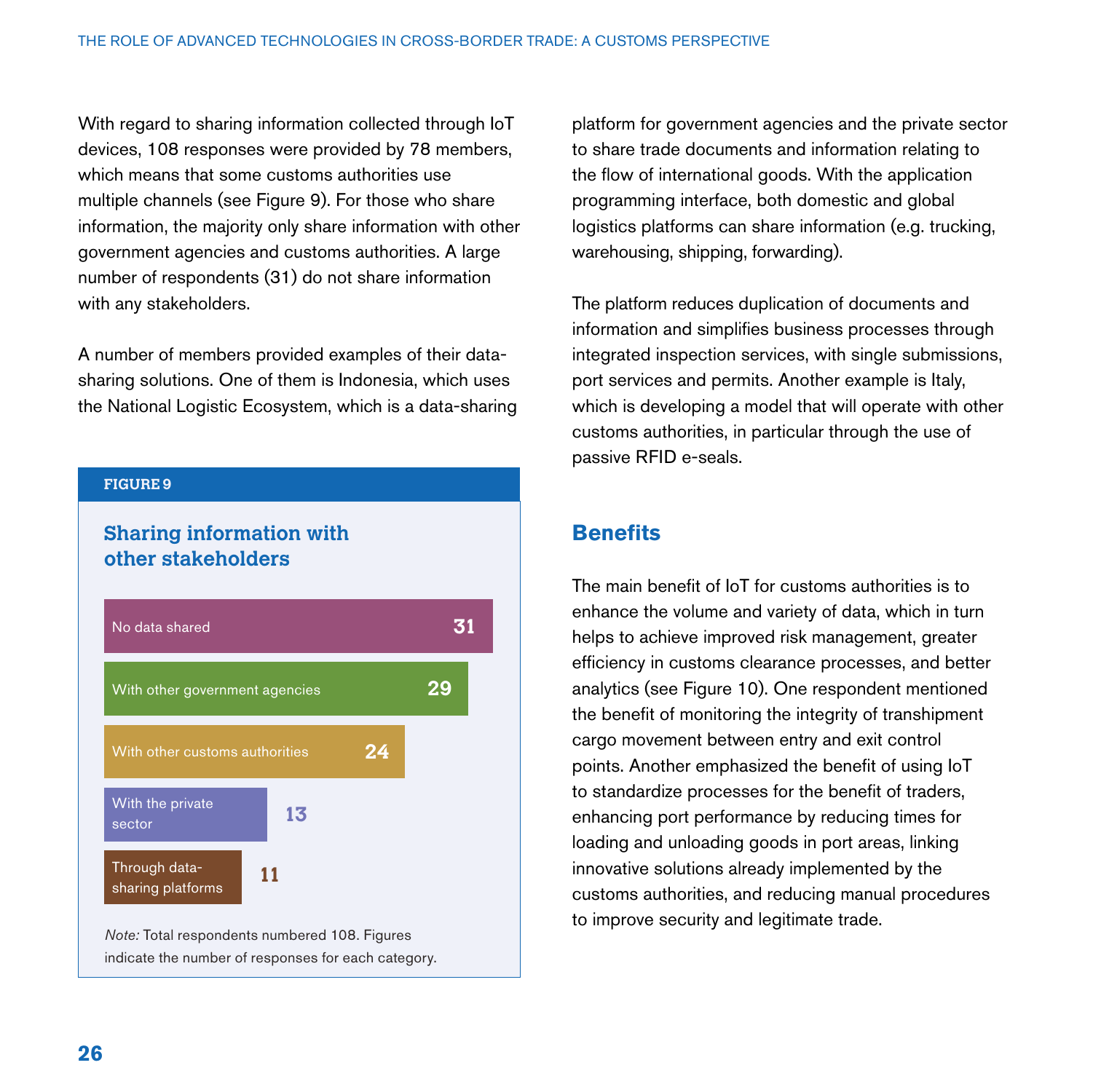#### **FIGURE 10**

# **Main benefits of introducing the internet of things**



*Note:* Total respondents numbered 83. Figures indicate the number of responses for each category (respondents could give more than one answer).

# **Obstacles to adoption**

Many respondents view the cost of introducing IoT solutions as a significant obstacle, along with integrating IoT into established processes and issues of compatibility and interoperability of different systems (see Figure 11).

Having the necessary knowledge to introduce IoT is a significant obstacle. Respondents indicate the lack of expertise and good practices, and the challenge of handling unstructured data. Legal issues, data security and privacy, as well as the lack of government strategy, were also mentioned.

#### **FIGURE 11**

# **Main obstacles to adopting the internet of things**



*Note:* Total respondents numbered 82. Figures indicate the number of responses for each category (respondents could give more than one answer).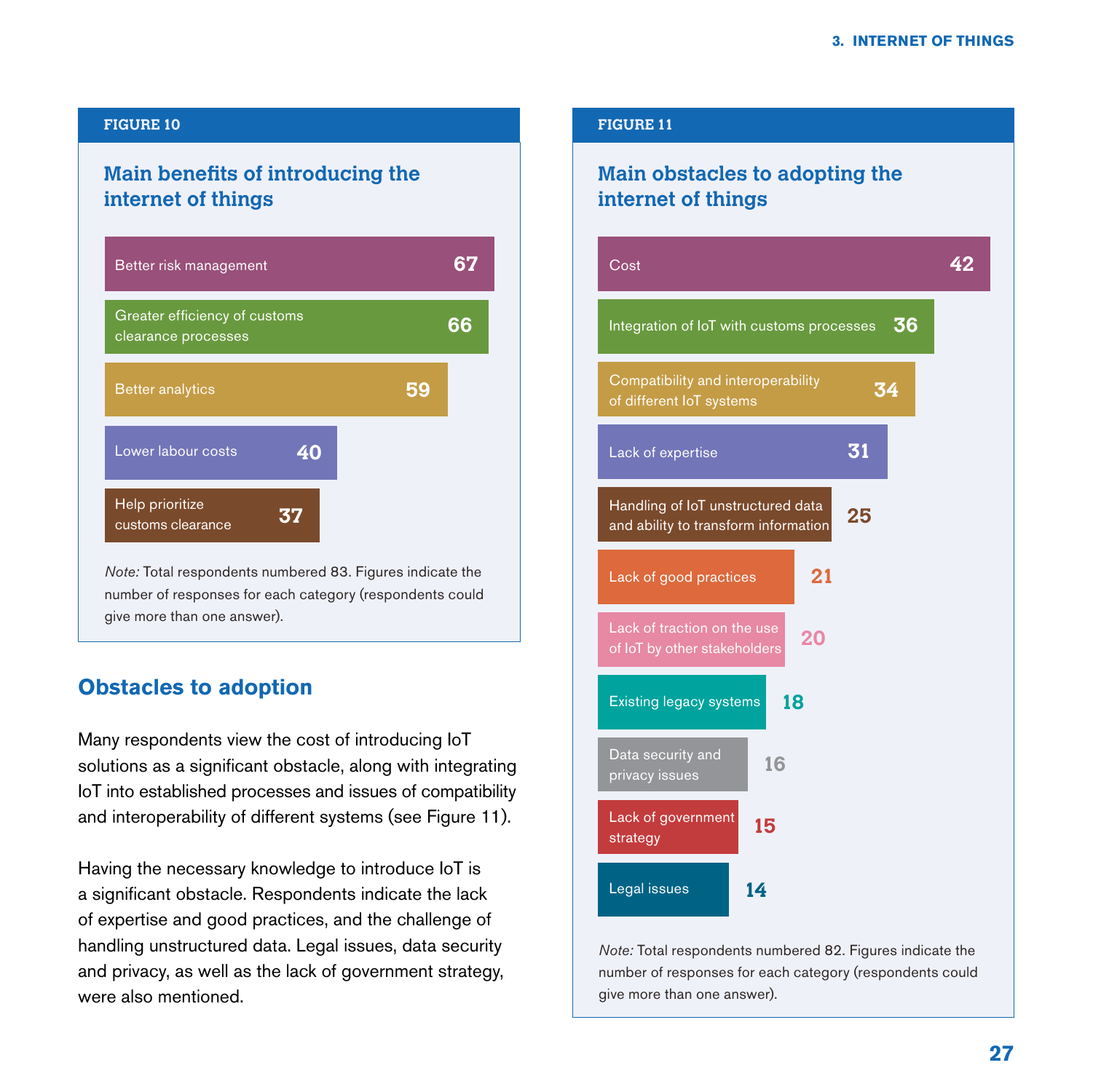Respondents also emphasized that if two or more neighbouring countries introduce IoT solutions, then they could all reap the full benefits across borders. However, not all customs authorities are familiar with the technology, nor able to introduce it; rather, there can often be resistance to change. This lack of infrastructure is another obstacle to a more profound uptake of IoT technologies.

# **Examples of use**

# **East and Southern Africa**

In the ESA region, IoT is used to facilitate acquittal of transits through QR codes. Zambia uses QR codes for online acquittal of transits. In Eswatini, the barcodes generated by Automated System for Customs Data software (ASYCUDAWorld) are already one element in place to implement IoT.

# **Europe**

The use of IoT is widespread in Europe and are either fully or partially integrated with automated systems for customs clearance. CCTV cameras, X-ray scanners, GPS tracking and licence plate readers are quite broadly used and integrated with customs processes at the national level, or even shared at the regional level.

Other projects include the use of geo-fence and telematics data for transferring information to customs authorities through smart phones and apps to recognize border arrivals (e.g. used by Switzerland).

# *Baltic States*

The Baltic X-ray Images Exchange (BAXE) is implemented by Estonia, Latvia and Lithuania, and led by the latter's customs authority. BAXE was designed to address challenges such as the lack of interoperability of X-ray scanners produced by different vendors, disparities in software and user interfaces, and a lack of unified training software.

Since its adoption, 16 X-ray scanners in operation in Estonia, Latvia and Lithuania have been integrated into BAXE and two training centres have been established in Riga and in Vilnius.

The use of a single format by the three countries has enabled the exchange of X-ray images, which are then analysed centrally in Latvia, under a pilot project started in September 2019. The specialized training facility for X-ray systems operators and the unified training software for image analysis have optimized human resource allocation and enhanced the quality of image analysis.

There is also an automated licence plate recognition system between the Baltic States and Poland, and IoT is utilized in the corridor-as-a-service (CaaS) pilot project to experiment with fully automating a border-crossing. Sensor data identify vehicles by their licence plates and GPS at a specific northern border-crossing point.

# *Italy*

The Customs and Monopolies Agency (ADM) is conducting a project to completely digitize customs procedures in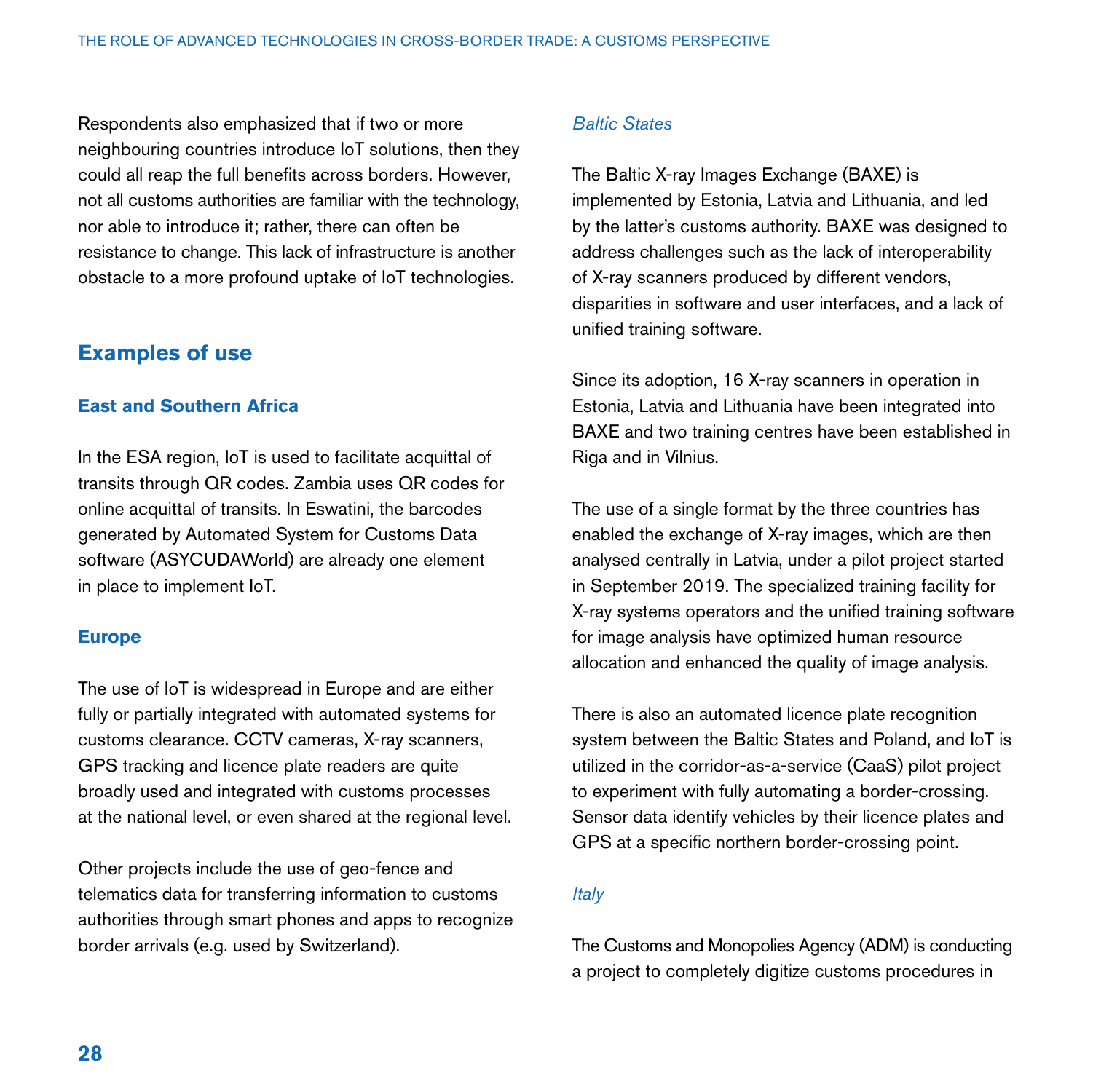Italian ports for goods transported by both rail and road. The project, which involves all the main port institutions, is based on IoT, with special readers providing information to authorized stakeholders. A unique identification code is generated in a universally unique identifier format and issued by the ADM. The system, which is interoperable with the Port System Authorities, enables automatic tracking of vehicles and goods in the port area.

In addition to advantages for operators such as fewer requirements and submissions, the goal is to optimize the multimodal movement of goods to increase the competitiveness of the port system in the Trans-European Transport Network (TEN-T) and to attract new traffic flows by standardizing and simplifying customs processes and developing advanced services based on IoT technology, in cooperation with customs authorities and other port stakeholders.

## **Asia and Pacific**

The Asia and Pacific region has a number of IoT projects using e-seals, QR codes and X-ray scanners.

## *Hong Kong, China*

Since 2016, the Single E-lock Scheme (SELS) has connected the Intermodal Transhipment Facilitation Scheme of the Hong Kong Customs and Excise Department with the Speedy Customs Clearance of the mainland customs authority towards establishing a green lane to facilitate the flow of goods through a seamless clearance service.

One single e-lock and GPS technology accredited by both customs authorities are applied in the SELS under the principle of one single e-lock under separate monitoring. The GPS device is used for real-time tracking of the movement of the goods to ensure the security of transhipment cargo in Hong Kong, China.

#### *Indonesia*

The Customs Office of Tanjung Priok has electronically sealed containers to supervise the transfer of containers and to monitor the shipment history in real time with GPS. The sealed containers are all monitored in a dedicated control room. This initiative is to improve the performance of the Customs Office in facilitating the flow of goods out of the port.

In addition, it is hoped that the swifter flow through simplified customs procedures will create a conducive business and investment climate.

#### *Malaysia*

SmartCargo uses new cargo scanners which include a radiation portal monitor and AI and optical character recognition technology linked to the customs system. The licence plate and container number are run against stored customs declarations.

The image analyst reviews this declaration together with the scanned cargo image while the container is monitored for radiation, which will automatically alert the analyst, who then decides either to release the container or to send it for physical inspection. Ideally, this takes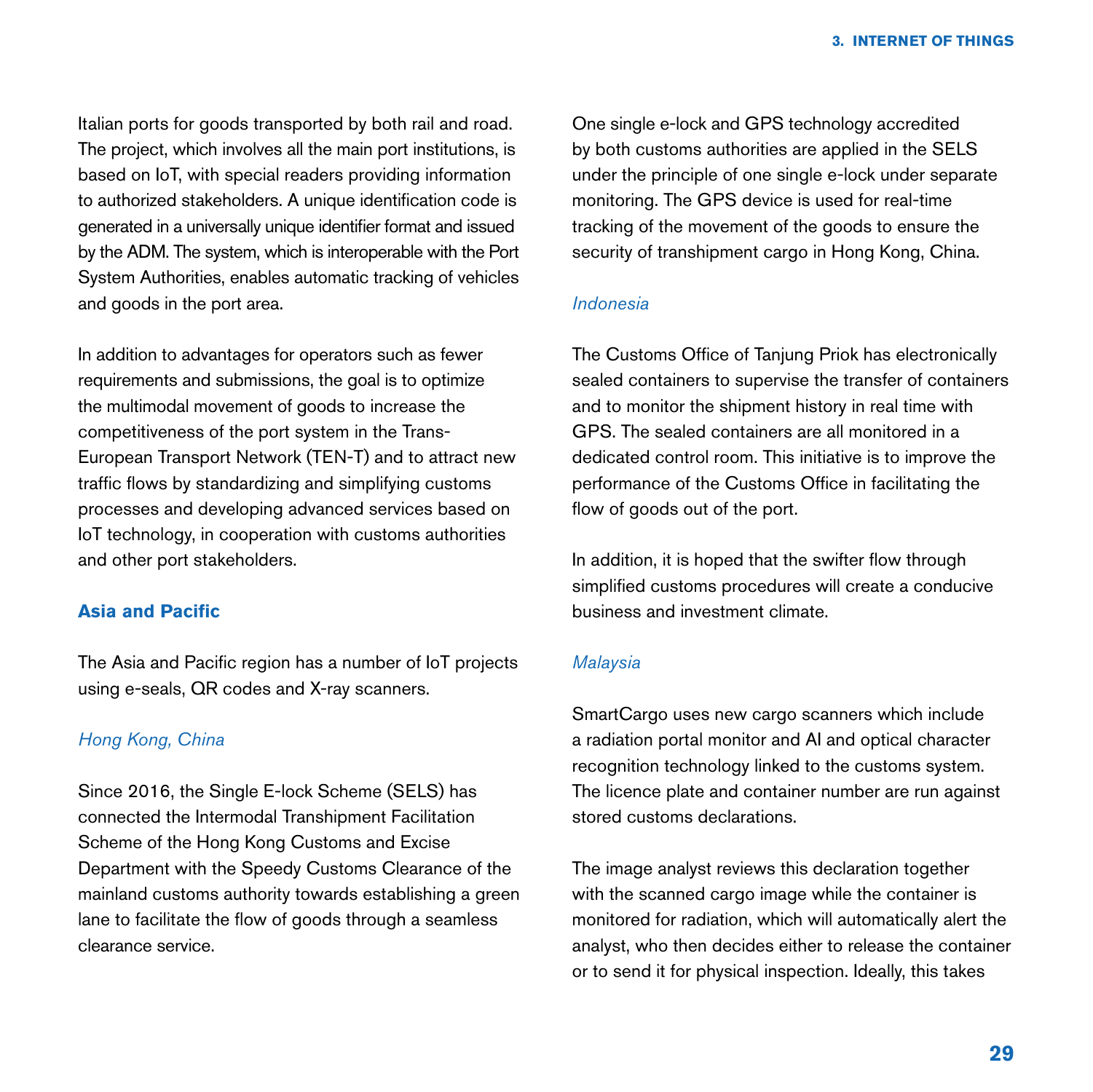place within one minute because of the interconnectivity of the different systems that generate real-time data.

Malaysia also has a project to use embedded certificate authority to authenticate a new tax stamp. When the QR code is scanned, the authenticity of the tax stamp is verified, which will lower the risk of counterfeited tax stamps.

## *Singapore*

Singapore also uses e-seals to enhance the visibility and security of container movements beyond the checkpoints, and has an integrated command centre system to analyse X-ray images from multiple scanning stations.

### *Timor-Leste*

In Timor-Leste, barcodes are built into the ASYCUDAWorld Single Administrative Document, among others, and are commonly used for the manifest, goods declaration, payments, container pass, and the release and exit of goods from controlled customs areas.

# **North of Africa, Near and Middle East**

A number of projects in the MENA region use X-ray scanners and tracking solutions.

## *Jordan*

Jordan is introducing electronic gates at airports. At the Queen Alia International Airport, in Amman, the

government has introduced an automated immigration clearance system to reduce the time it takes for a passenger to pass through immigration to just a matter of seconds. The system uses two-factor authentication of e-gate ID cards utilizing RFID technology and biometric fingerprint verification of passengers. Registered travellers can bypass immigration through the automated booths.

# *United Arab Emirates*

The United Arab Emirates has a number of IoT initiatives, such as X-raying cargo on the move and a container risk tracking platform which X-rays and monitors risks inside containers with scanners integrated into the customs risk and declaration management system.

The Dubai Customs integrated vessel tracking system uses marine traffic data to track vessels across the world and feeds the data into the internal risk and declaration management system. The marine traffic system uses IoT to collect data transmitted via an automatic identification system of receiving stations that form a marine traffic network. When a vessel enters a remote area out of the range of a receiving station, its position is identified with satellite tracking.

# **South America, North America, Central America and the Caribbean**

The AMS uses IoT for goods inspection and tracking along the supply chain through X-ray and CT scanners, e-seals and licence plate readers.